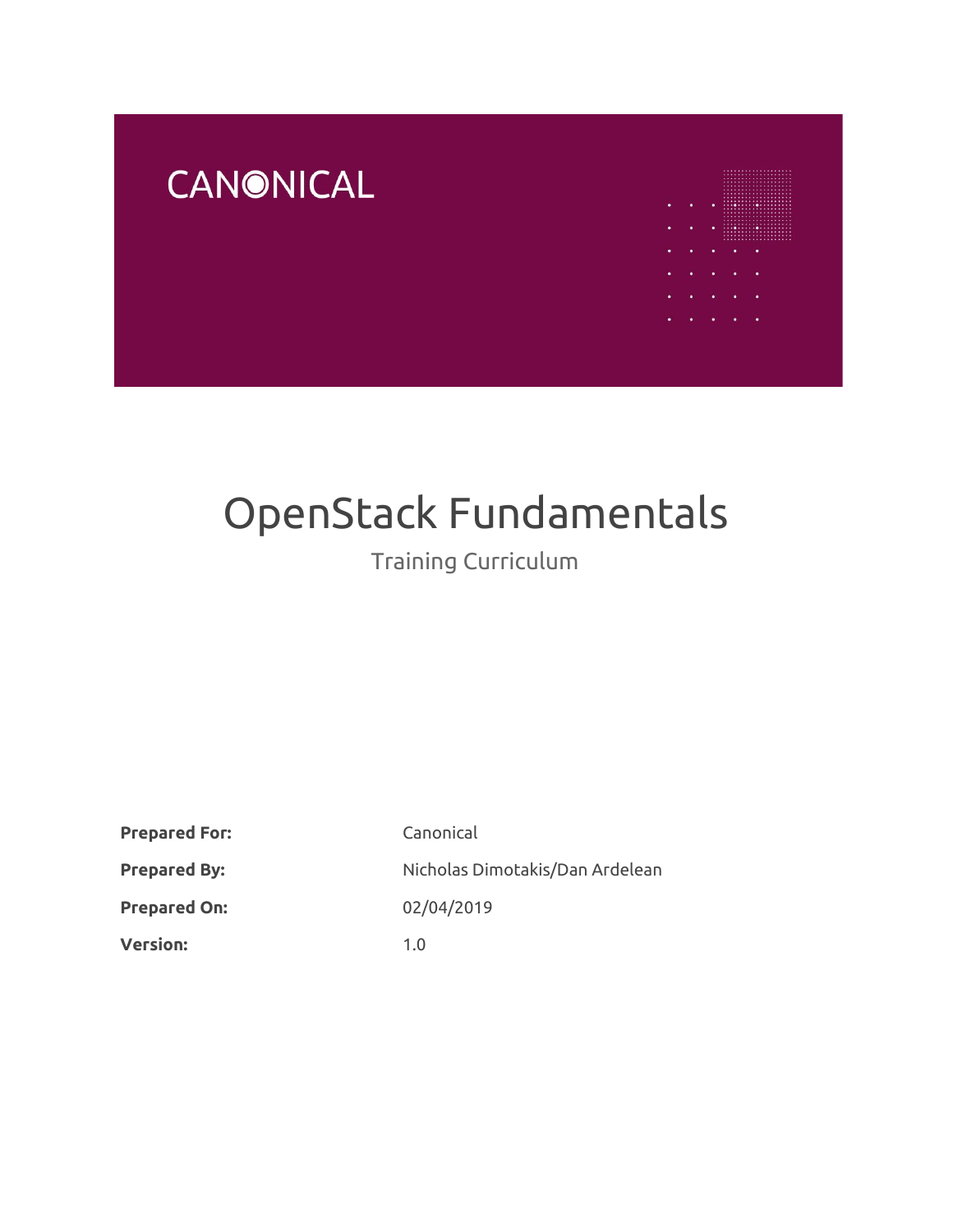# **Table of Contents**

| <b>Introduction &amp; Scope</b>                             | $\overline{2}$ |
|-------------------------------------------------------------|----------------|
| <b>Agenda</b>                                               | $\overline{2}$ |
| Day 1                                                       | 3              |
| 1. Introduction to an Ubuntu OpenStack Cloud                | 3              |
| 2. Install and Configure MAAS                               | 3              |
| Lab I                                                       | 3              |
| 3. Install and Configure Juju                               | $\overline{4}$ |
| Lab <sub>II</sub>                                           | $\overline{4}$ |
| 4. Configure an OpenStack Cloud                             | 4              |
| Day 2                                                       | 4              |
| 5. Deploy and OpenStack Cloud with Juju and MAAS            | $\overline{4}$ |
| Lab III                                                     | 5              |
| 6. Work with Software-Defined Networks                      | 5              |
| Lab IV                                                      | 5              |
| 7. Work with Cloud Images                                   | 5              |
| Lab <sub>V</sub>                                            | 5              |
| 8. Configure an OpenStack Project                           | 5              |
| Lab VI                                                      | 5              |
| 9. Work with Cloud Workload Instances                       | 6              |
| Lab VII                                                     | 6              |
| Day 3                                                       | 6              |
| 10. Work with OpenStack Storage                             | 6              |
| Lab VIII                                                    | $\overline{7}$ |
| 11. Configure Juju to Manage a Tenant in an OpenStack Cloud | $\overline{7}$ |
| Lab <sub>IX</sub>                                           | $\overline{7}$ |
| <b>Additional Topics</b>                                    | $\overline{7}$ |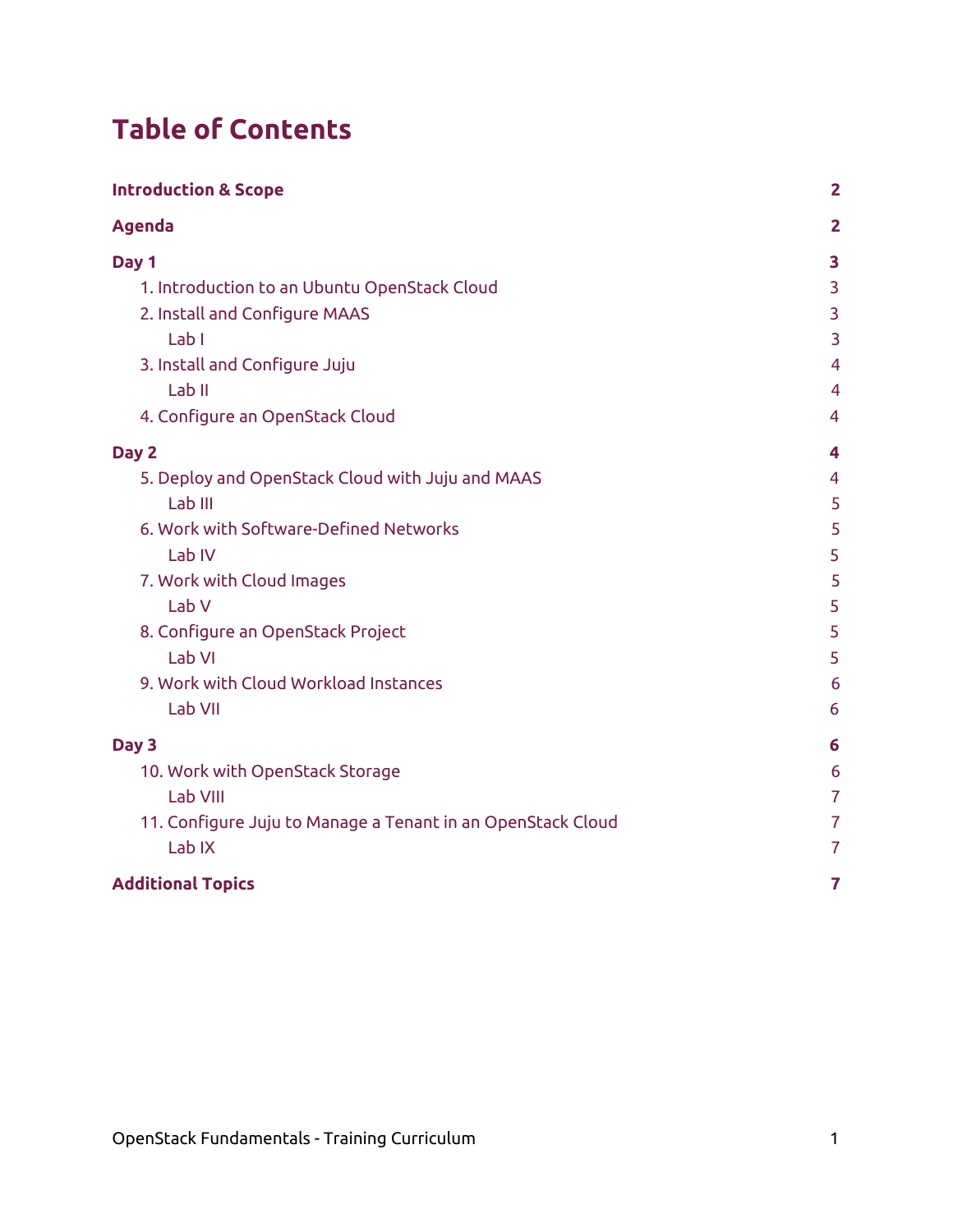# <span id="page-2-0"></span>**Introduction & Scope**

This document provided a high level overview of the topics which are covered during the 3 days under the curriculum of the OpenStack Fundamentals Training.

The Ubuntu OpenStack Fundamentals Training programme is an intensive 3-day hands-on course that will give students the best introduction to setting up and running Ubuntu OpenStack clouds.

The 3-day training course will cover everything you need to know about Ubuntu Server in the cloud and will focus on building an Openstack environment using Ubuntu OpenStack and our best in industry cloud tools:

- MAAS for bare-metal provisioning
- Juju for fast and easy deployment of OpenStack and cloud services

Starting with a single standard installation of Ubuntu Server, the instructor will lead the students through the process of creating a complete cloud infrastructure with MAAS and Juju. Students will go through a complete OpenStack installation and configuration, and also learn how to use Ubuntu cloud tools to deploy workloads quickly and efficiently.

All sessions are a combination of theory and lab work.

# <span id="page-2-1"></span>**Agenda**

The following items will be covered throughout the course of the three-day training:

- 1. Introduction to an Ubuntu OpenStack Cloud
- 2. Install and Configure MAAS
- 3. Install and Configure Juju
- 4. OpenStack Cloud Components
- 5. Deploy and Ubuntu OpenStack Cloud with Juju and MAAS
- 6. Work with Software-Defined Networks
- 7. Work with Cloud Images
- 8. Configure an OpenStack Project
- OpenStack Fundamentals Training Curriculum 2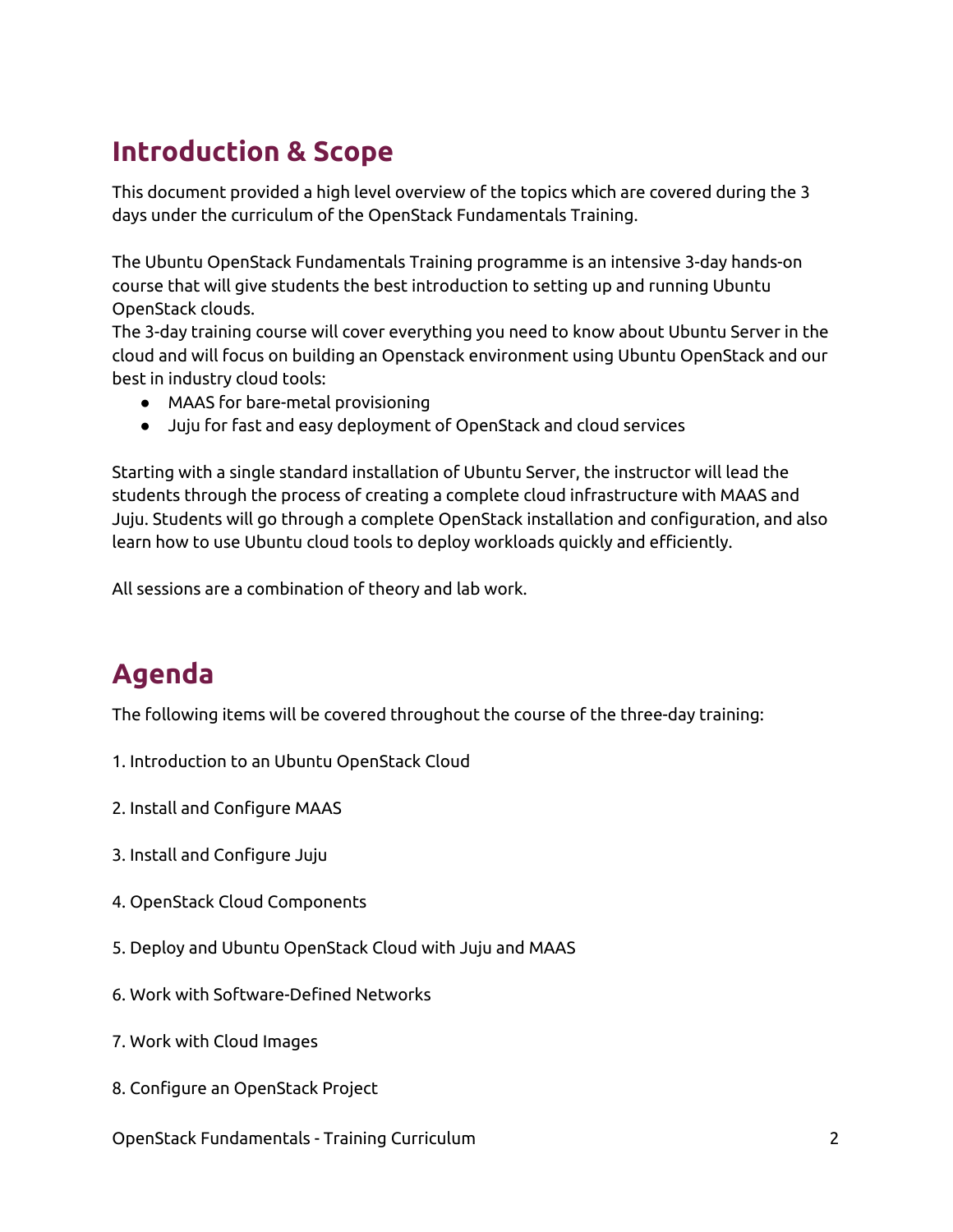- 9. Work with Cloud Workload Instances
- 10. Work with OpenStack Storage
- <span id="page-3-0"></span>11. Configure Juju to use a Private OpenStack Cloud

# **Day 1**

### <span id="page-3-1"></span>1. Introduction to an Ubuntu OpenStack Cloud

- Understand OpenStack
- Understand Ubuntu's Approach to OpenStack

### <span id="page-3-2"></span>2. Install and Configure MAAS

- Understand MAAS Features and Functionality
- Understand MAAS Configuration Commands
- Install a MAAS Server
- Configure a MAAS Cluster
- Commission Machines with MAAS
- Work with Tags

#### <span id="page-3-3"></span>Lab I

Prepare the Controller and Compute Nodes that will be part of the OpenStack cloud

- Install MAAS packages
- Perform initial configuration of a MAAS Server
- Configure a MAAS Rack Controller to Manage DHCP
- Enable MAAS to manage Libvirt VIrtual Machines
- Create a Cloud Infrastructure of VIrtual Machines
- Enlist and Commission Virtual Machines in MAAS
- Defines Tags for the Clouds Nodes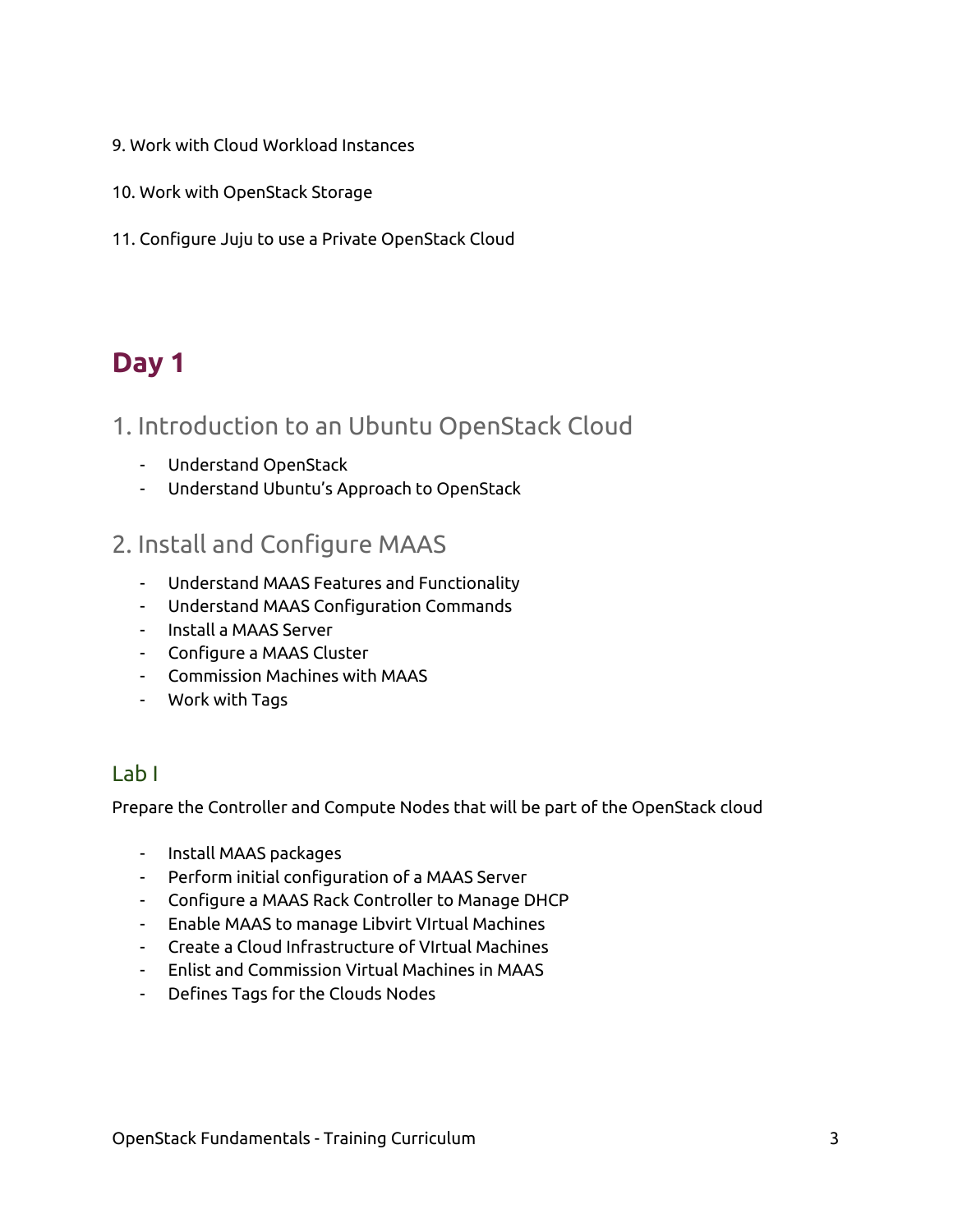- <span id="page-4-0"></span>3. Install and Configure Juju
	- Understand Juju Features and Functionality
	- Understand Charms
	- Understand Juju Configuration Commands
	- Install and Configure Juju
	- Deploy and Configure Services with Juju
	- Understand Juju Service Deployment Troubleshooting

#### <span id="page-4-1"></span>Lab II

Prepare the OpenStack deployment with Juju app modeller

- Install the Juju client
- Bootstrap Juju for MAAS
- Create Model for Ubuntu OpenStack Deployment
- Access Juju GUI
- Use juju ssh to connect to a Node

## <span id="page-4-2"></span>4. Configure an OpenStack Cloud

- Understand OpenStack
- Understand OpenStack Deployment Architecture
- Understand OpenStack Deployment Sizes
- Understand General OpenStack Configuration Commands
- Configure the Global OpenStack Environment

# <span id="page-4-3"></span>**Day 2**

# <span id="page-4-4"></span>5. Deploy and OpenStack Cloud with Juju and MAAS

- Understand OpenStack Deployment with Juju
- Understand Relationships Between Cloud Services
- Prepare OpenStack for Use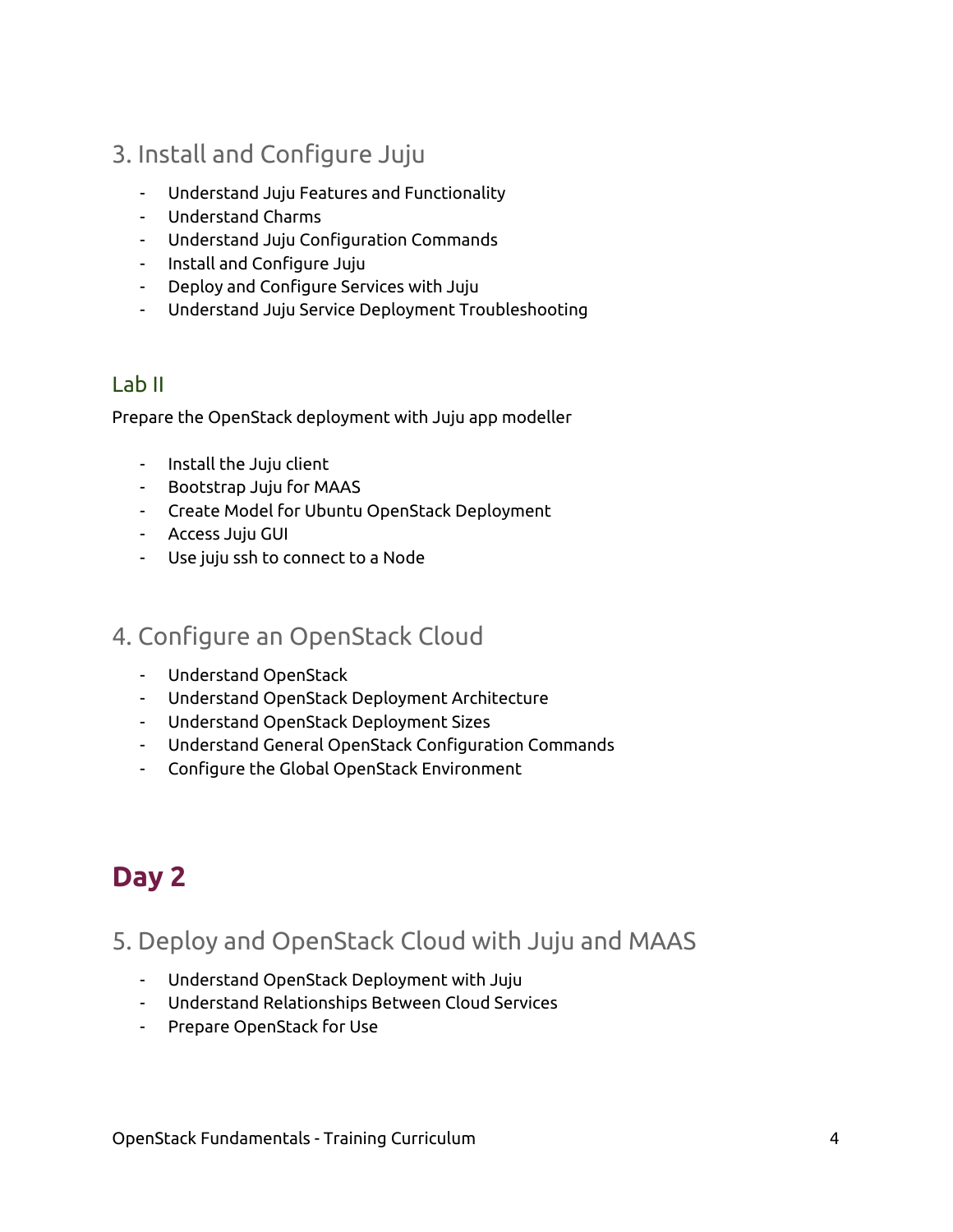#### <span id="page-5-0"></span>Lab III

Deploy OpenStack cloud in two methinds, each charm individually or from a Bundle

- Deploy each OpenStack charm component individually
- Configure OpenStack CLI access
- Deploy OpenStack Cloud from a Bundle

## <span id="page-5-1"></span>6. Work with Software-Defined Networks

- Understand OpenStack Networking
- Understand Neutron Configuration Commands

### <span id="page-5-2"></span>Lab IV

Define the external network that will be used to communicate outside the Cloud

- Define the OpenStack external network

### <span id="page-5-3"></span>7. Work with Cloud Images

- Understand Glance Features and Functionality
- Understand Glance Configuration Commands

#### <span id="page-5-4"></span>Lab V

Create the Images that are used to Instance creation

- Upload Images into Glance

## <span id="page-5-5"></span>8. Configure an OpenStack Project

- Understand OpenStack Tenants/Projects
- Understand Keystone Configuration Commands
- Understand Key Pairs, Security Groups and Quotas
- Understand Tenant/Project Networking

#### <span id="page-5-6"></span>Lab VI

Create and define user Projects in OpenStack

OpenStack Fundamentals - Training Curriculum 5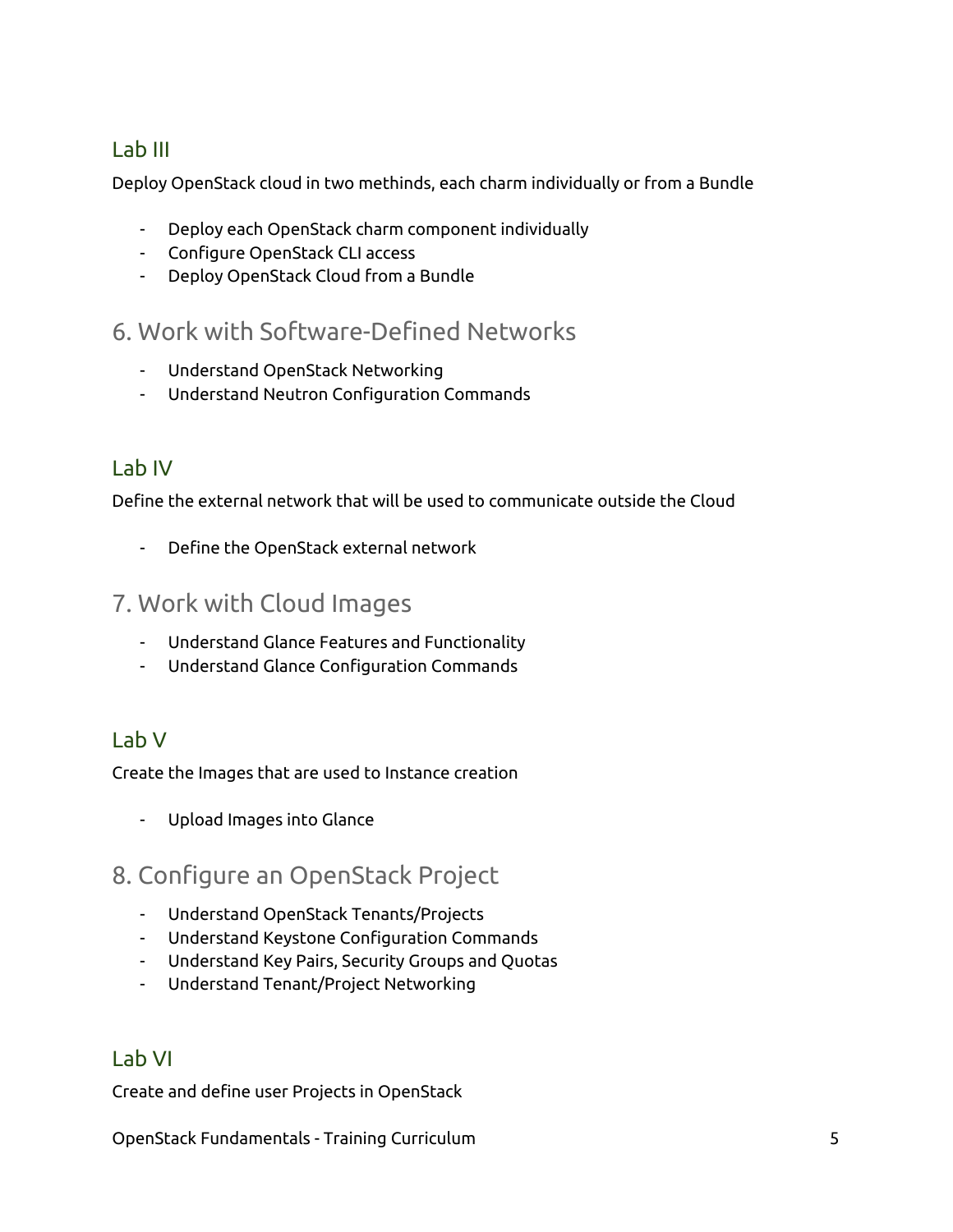- Create an OpenStack Project
- Configure Access to a Project in OpenStack
- Generate Key Pairs for Workloads Instances Access
- Define Security Groups for ICMP traffic
- Define Security Groups for SSH traffic
- Define Quotas for a Project
- Configure Virtual Networks for a Project
- Assign Public IP Addresses to a Project

### <span id="page-6-0"></span>9. Work with Cloud Workload Instances

- Understand Nova Features and Functionality
- Understand Nova Configuration Commands

#### <span id="page-6-1"></span>Lab VII

Create and define Workload Instances

- Define Custom Instance Sizing Flavors
- Define Host Aggregates
- Define a Custom Instance Sizing Flavor for a Host Aggregate
- Create a Cloud Instance
- Expose the Cloud Instance to the External Network

# <span id="page-6-2"></span>**Day 3**

#### <span id="page-6-3"></span>10. Work with OpenStack Storage

- Understand OpenStack Storage
- Understand Cinder Features and Functionality
- Understand Cinder Configuration Commands
- Understand Swift Features and Functionality
- Understand Swift Configuration Commands
- Understand Ceph Features and Functionality